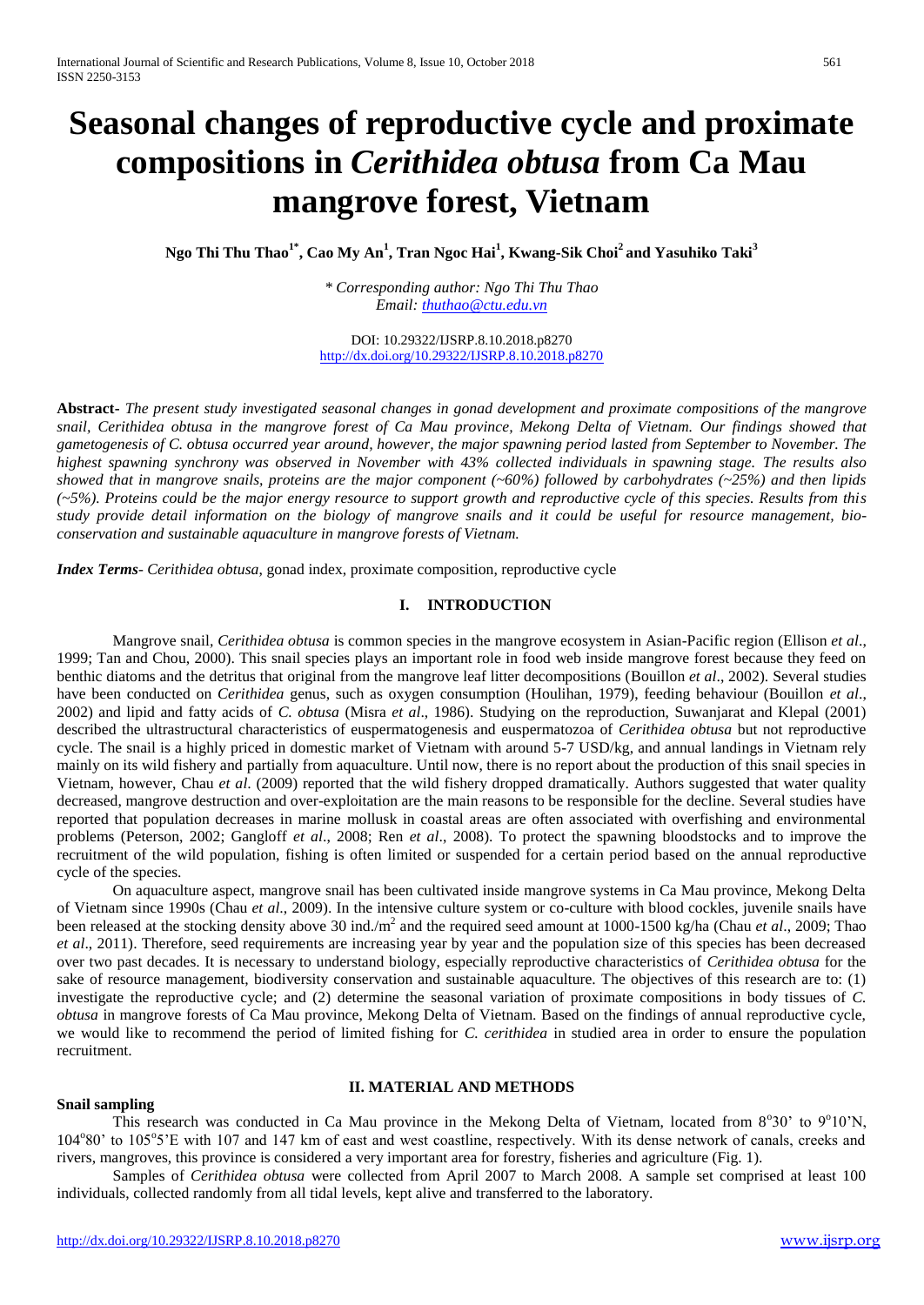International Journal of Scientific and Research Publications, Volume 8, Issue 10, October 2018 562 ISSN 2250-3153



Fig.1: Map showing the location of Ca Mau province and sampling site  $(\Box)$ 

#### **Histological preparation**

At the laboratory, after recording the shell height and width, tissues of 30 snails were weighed. After drying at  $60^{\circ}$ C for 24 hours, snail tissues were ground and then the biochemical components (organic matter, protein, carbohydrate, lipid, ash) were analyzed on pooled sample of 30 snails from each sampling site per month (AOAC, 2001). Another 30 adult snails were used to determine the reproductive cycle of the population by histological method (Howard *et al*., 2004). Transverse cut was made in the middle of body part where gonad present, and a 3 mm thick section extracted and fixed in Davidson fixative. Tissue samples were then processed and embedded in paraffin. Serial sections, 4 µm thick, were obtained with a rotary microtome and stained with Harris' hematoxylin and eosin Y. Histological slides were observed under microscope to grade the developmental stages of snail gonads.

Based upon microscopic examination of histology, gonad development of *C. obtusa* was categorized into different stages as described by Horiguchi *et al*. (2006) with some modifications. Gonad development of each female snail was scored as the following: undifferentiated stage (0); initial development (1); developing stage (2); ripe stage (3) and spawning (4). Male gonadal development was also staged 0 to 4, however the initial development stage was not considered.

## **Environmental conditions**

Organic matter of mudflat, humidity, water temperature, water salinity and pH were recorded at each sampling to figure the variation of environmental conditions.

#### **III. RESULTS**

#### **Seasonal variation of environmental conditions**

Humidity was stable from May to October (~80%) during rainy season (Fig. 2). High variation of humidity occurred from November to April with the highest value in November (90.4%) and the lowest value in February (69.1%).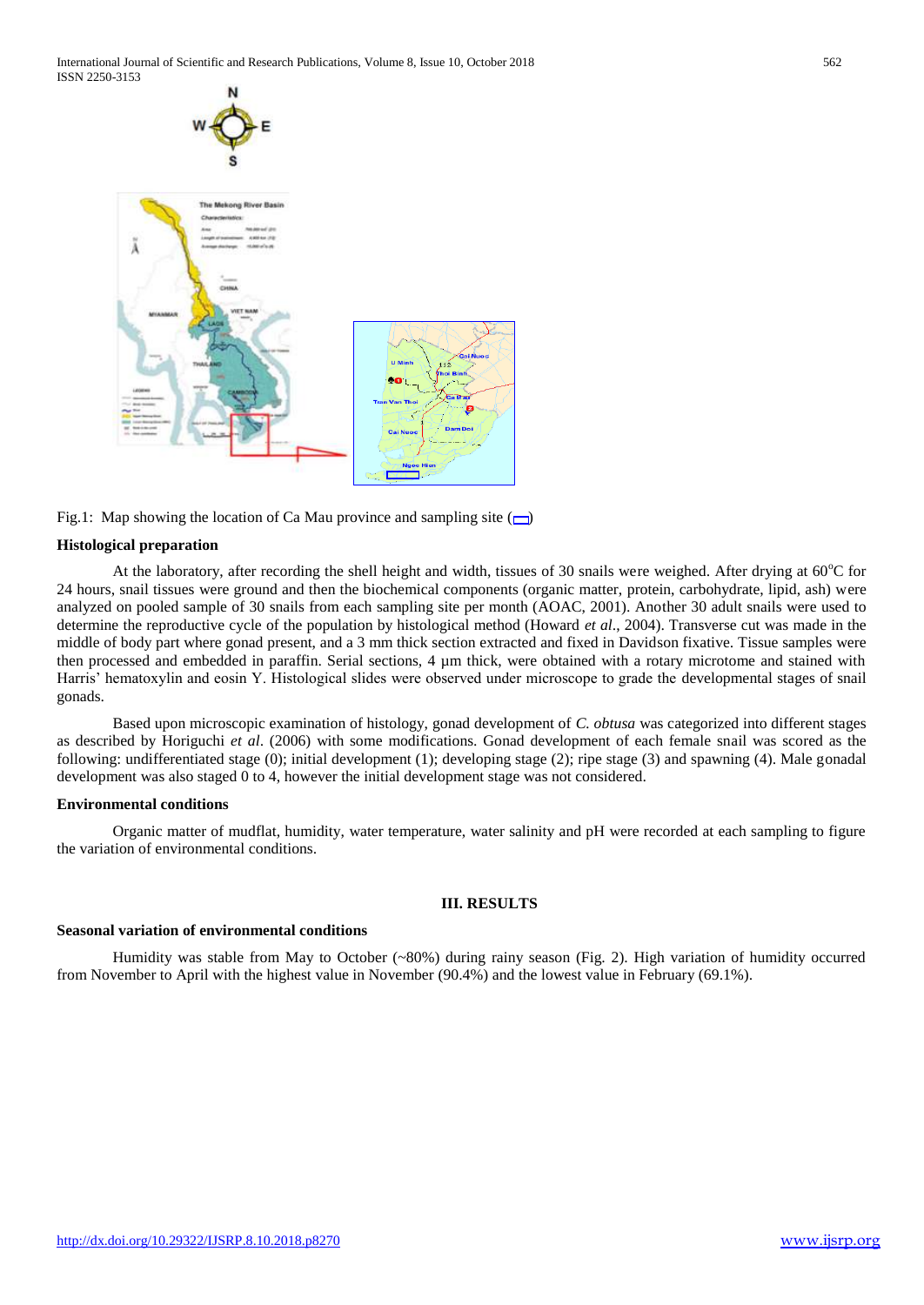

Monthly mean temperature is presented in Fig. 3. Morning temperature varied from  $23.5^{\circ}C$  (January) to  $26.3^{\circ}C$  (April). Temperature in the afternoon showed low values in November and January ( $\sim$ 29.5 $^{\circ}$ C) and highest in April (33.0 $^{\circ}$ C). In general, morning temperature was high from April to June (early rainy season) and low from November to February (early dry season).



Fig.3: Variation of water temperature  $({}^{\circ}C)$  during sampling period

Water pH decreased from April to July, remained high in August-September, dropped abruptly and reached minimum in October (6.4). From November onward, pH decreased steadily to 6.9 in March. Highest salinity was recorded in May (32.3 ppt). From June to December, salinity decreased steadily and reached minimum value at 25.4ppt. From January onwards, salinity fluctuated around 29 ppt and increased to 31.4 ppt in April. There is no clear relationship between rainy period (April – November) and levels of pH and salinity at sampling sites. Probably, the variation of pH and salinity was affected by high tidal level and flooded period that occur annually from August to November (Fig. 4).



Fig. 4: Variation of pH (bar) and salinity (line) during sampling period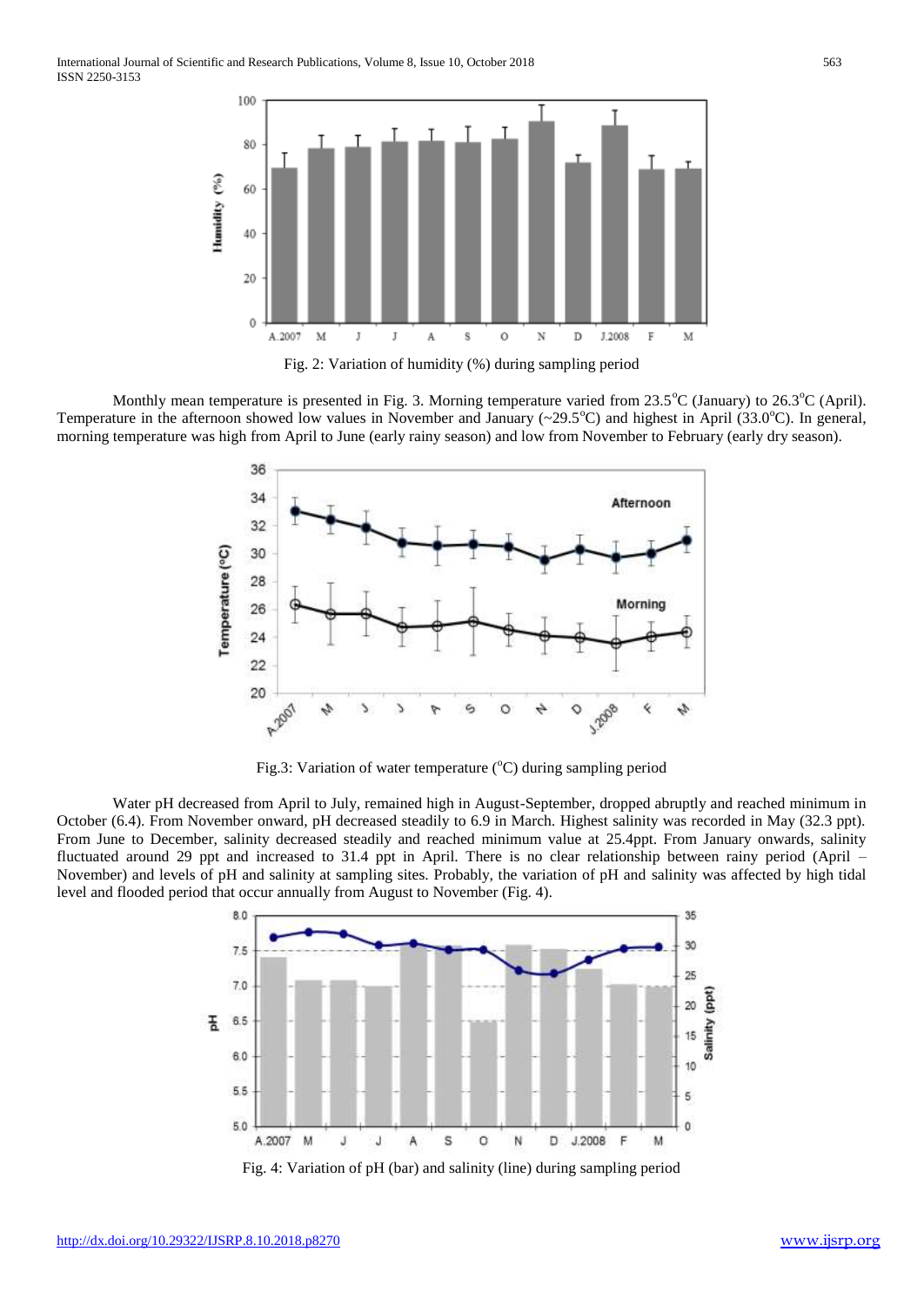Total organic matter (TOM, %) showed high level from December to March (Fig. 5). TOM was low from June to November. Highest and lowest value was recorded in April (18.9%) and in August (9.1%), respectively. In general, TOM was low from May to November corresponding to rainy season in Mekong Delta.



Fig. 5: Variation of total organic matter (%) of sediment during sampling period

## **Reproductive cycle of** *Cerithidea obtusa*

Table 1 showed biometric data of samples used for histological analysis. Mean shell height of snails varied from 36.3 to 42.2 mm, total weight from 3.7 to 6.1 g/snail and body mass varied  $1.2 - 2.0$  g/snail. Ratio between wet meat weight and total weight of snails was lowest in April (26.2%), highest in July (40.6%) and not relating to shell height of snails.

Table 1. Mean shell height (mm), total weight (g), meat weight (g), ratio of meat weight to total weight (%) and gonad index of individuals used for histological analysis.

| <b>Months</b> | <b>SH</b>      | Wtt           | Wm            | Wm/Wtt         | GI            |
|---------------|----------------|---------------|---------------|----------------|---------------|
| Apr.2007      | $40.4 \pm 0.7$ | $5.7 \pm 0.5$ | $1.5 \pm 0.2$ | $26.2 \pm 1.5$ | $1.6 \pm 0.4$ |
| May           | $42.2 \pm 0.1$ | $6.1 \pm 0.5$ | $2.0 \pm 0.0$ | $32.8 \pm 2.7$ | $1.6 \pm 0.2$ |
| Jun           | $40.2 \pm 0.8$ | $5.2 \pm 0.2$ | $1.7 \pm 0.0$ | $33.0 + 2.3$   | $1.4 \pm 0.2$ |
| Jul           | $39.3 \pm 0.4$ | $4.7 \pm 0.6$ | $1.9 \pm 0.2$ | $40.6 \pm 0.7$ | $1.7 \pm 0.0$ |
| Aug           | $39.6 \pm 0.4$ | $4.7 \pm 0.5$ | $1.7 \pm 0.2$ | $39.0 \pm 1.7$ | $2.0 \pm 0.1$ |
| Sep           | $37.4 \pm 0.9$ | $3.7 \pm 0.3$ | $1.2 \pm 0.0$ | $33.3 \pm 3.6$ | $2.3 \pm 0.1$ |
| Oct.          | $39.6 \pm 1.8$ | $4.6 \pm 0.7$ | $1.6 \pm 0.3$ | $35.1 \pm 1.7$ | $2.3 \pm 0.1$ |
| <b>Nov</b>    | $38.3 \pm 1.1$ | $4.7 \pm 0.8$ | $1.4 \pm 0.4$ | $30.3 + 3.4$   | $2.9 \pm 0.3$ |
| Dec           | $36.3 \pm 2.2$ | $3.7 \pm 0.9$ | $1.2 \pm 0.4$ | $32.7 + 3.0$   | $1.4 \pm 0.3$ |
| Jan. 2008     | $37.5 \pm 2.3$ | $4.2 \pm 0.8$ | $1.4 \pm 0.3$ | $35.0 \pm 2.4$ | $1.2 \pm 0.4$ |
| Feb           | $38.1 \pm 2.3$ | $4.7 \pm 1.1$ | $1.6 \pm 0.6$ | $34.3 \pm 5.0$ | $1.3 \pm 0.1$ |
| Mar           | $38.0 \pm 3.2$ | $4.6 \pm 0.8$ | $1.7 \pm 0.4$ | $37.6 + 2.6$   | $1.3 \pm 0.1$ |

*SH, shell height (mm); Wtt, total weight (g); Wm, meat weight (g), Wm/Wtt, ratio of meat weight to total weight (%); GI, gonad index.*

Photomicrographs of various developmental stages of male and female snails are presented in Fig. 6 and Fig. 7. In undifferent stage, little or no gonad tissue was visible, and the gender of snails was not distinguished in this period. During developing stage, the number of follicles increased and they became expanded in male. In females, egg capsule glands appeared and the primary oocytes located on the wall of digestive gland. As developing stage progressed, the follicles continued to expand and coalesce. Some mature gametes were observed in male, however in female gonad, oocytes increased in size and became more spherical. During ripe stage, mature oocytes moved to the center of the lumen while male gonad showing free mature sperm filling the follicles. In spawning male, the follicles were almost filled with spermatozoa. Female gonad showed different size class of oocytes, some lumen already empty.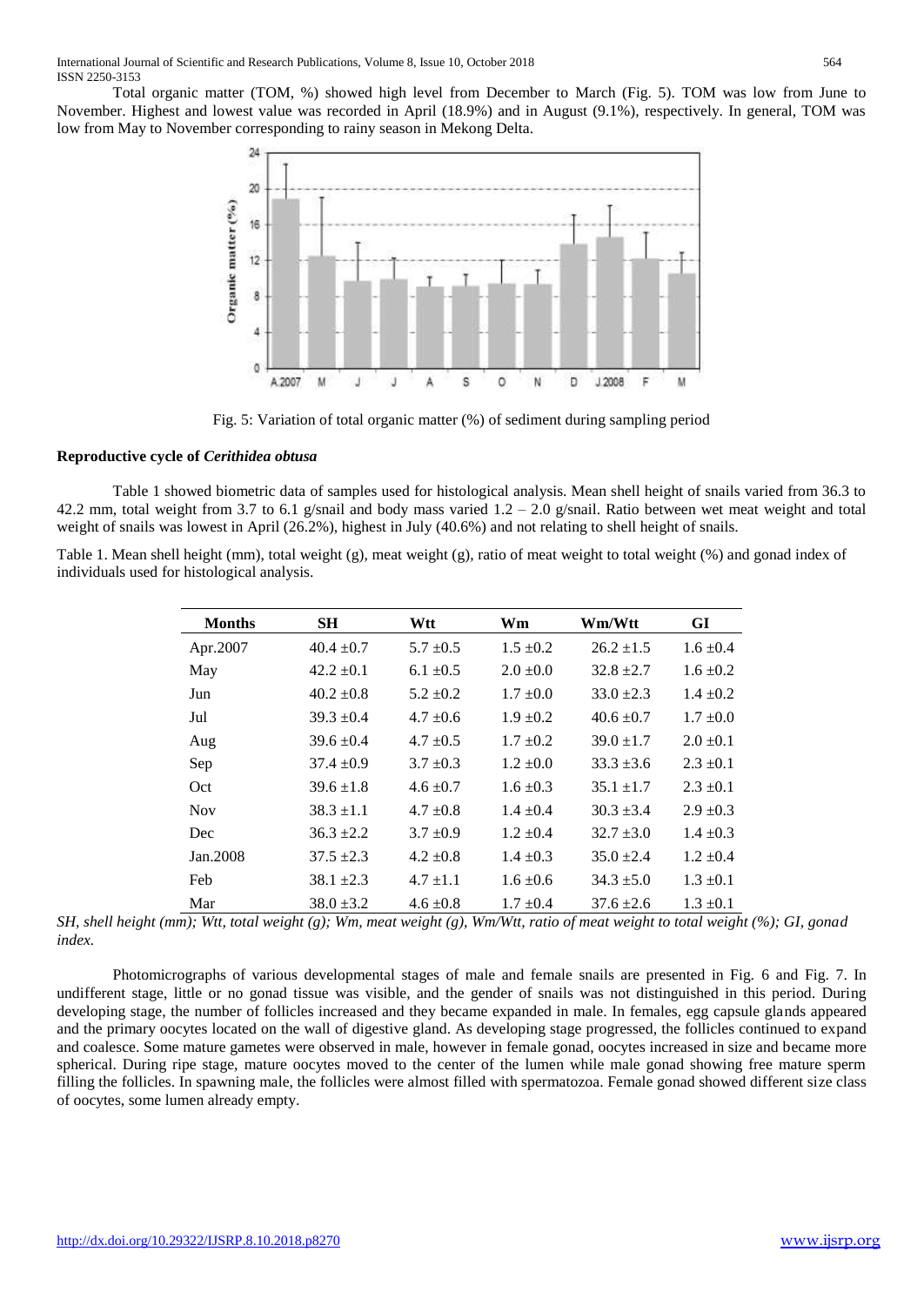| Developmental stages | Numerical score | Histological description                                                                          |
|----------------------|-----------------|---------------------------------------------------------------------------------------------------|
| Sexually             | O               | No egg capsule gland present. No gonad tissue visible.                                            |
| undifferentiated     |                 |                                                                                                   |
| Initial development  |                 | Egg capsule gland present. Little or no primary oocyte.                                           |
| Developing           |                 | Egg capsule gland present. Increasing numbers and size of<br>accumulating opeytes.                |
| Mature               | 3               | No or little egg capsule gland present. Most mature oocytes have<br>round shape and similar size. |
| Spawning             |                 | No egg capsule gland present. Reduced numbers of oocytes.                                         |

| Table 2. Classification of female <i>Cerithidea obtusa</i> gonad developmental stages $(0-4)$ with numerical score $(0-4)$ |
|----------------------------------------------------------------------------------------------------------------------------|
|----------------------------------------------------------------------------------------------------------------------------|







Fig. 6: Gonad development in female *Cerithidea obtusa*. A. Initial development; B. Developing stage; C. Ripe stage; D. Spawning stage

|  | Table 3. Classification of male Cerithidea obtusa gonad developmental stages (0-4) |  |  |  |  |  |
|--|------------------------------------------------------------------------------------|--|--|--|--|--|
|--|------------------------------------------------------------------------------------|--|--|--|--|--|

| Developmental stage | Numerical score | Histological description                                     |
|---------------------|-----------------|--------------------------------------------------------------|
| Sexually            | 0               | No gonad tissue visible.                                     |
| undifferentiated    |                 |                                                              |
| Developing          |                 | Increasing numbers and size of follicles; spermatocytes      |
|                     |                 | present.                                                     |
| Ripe                | 3               | Little connective tissue remaining; most spermatozoon has    |
|                     |                 | thread shape and concentrated at the center of follicle.     |
| Spawning            | 4               | Reduced numbers of gametes. Follicle wall is thin and testis |
|                     |                 | volume is small.                                             |



Fig. 7: Gonad development in male mangrove snail *Cerithidea obtusa*. (*A. Sexually undifferentiated stage; B. Developing stage; C. Ripe stage; D. Spawning stage*)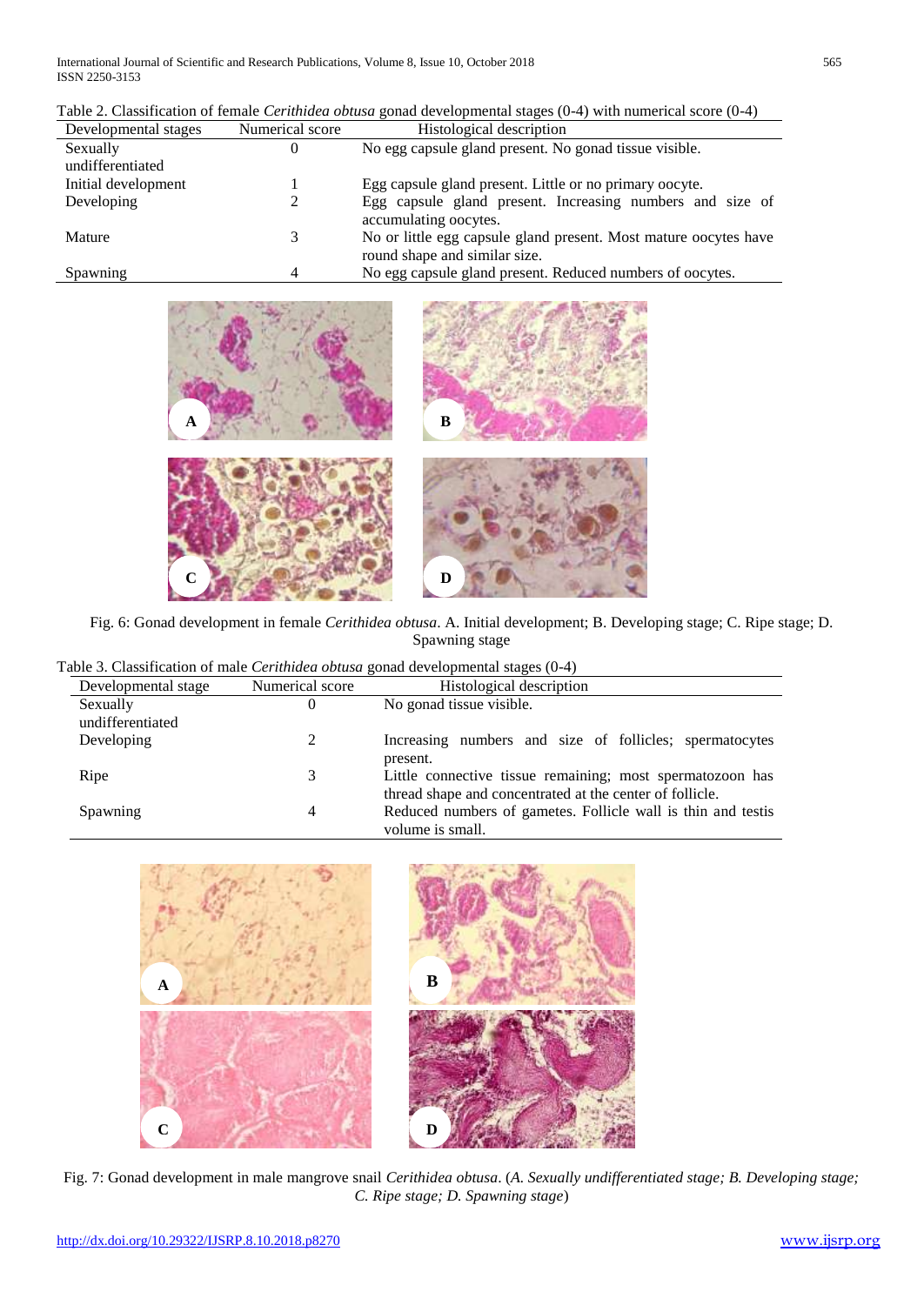International Journal of Scientific and Research Publications, Volume 8, Issue 10, October 2018 566 ISSN 2250-3153

Fig 8. shows changes in mean GI of snails at different sampling sites. Observation of the histological slides indicated that gametogenesis of snails occurred almost year around. Mean GI increased quickly from June to October when the salinity and temperature decreased. In November, mean GI of snails showed that most snails were ready for spawning or in partial spawning. Relatively lower GI observed in December onward suggested that major spawning of snails occurred from September to November.



Fig. 8: Seasonal variation of gonad index of *Cerithidea obtusa* during sampling period

Monthly changes in percent composition of various gonad development stages were summarized in Table 4. The data showed that spawning more synchronous in November (43.3%) compare to those in September or October (20.0 – 23.3%). Gonad developing snails were dominant during January to July, however mature individuals were only abundant from August to October.

| Gonad       | Sampling period |      |      |      |      |      |      |      |      |          |      |      |
|-------------|-----------------|------|------|------|------|------|------|------|------|----------|------|------|
| stages      | Apr.2007        | May  | Jun. | Jul. | Aug. | Sep. | Oct. | Nov. | Dec  | Jan.2008 | Feb  | Mar. |
| Indifferent | 23.3            | 20.0 | 22.5 | 15.0 | 20.0 | 16.7 | 6.7  | 3.3  | 26.7 | 23.3     | 16.7 | 16.7 |
| Developing  | 55.0            | 53.3 | 60.0 | 65.0 | 31.7 | 28.3 | 30.0 | 31.7 | 55.0 | 66.7     | 70.0 | 68.3 |
| Ripe        | 16.7            | 18.3 | 7.5  | 10.0 | 35.0 | 35.0 | 40.0 | 21.7 | 15.0 | 10.0     | 11.7 | 15.0 |
| Spawning    | 5.0             | 8.3  | 10.0 | 10.0 | 13.3 | 20.0 | 23.3 | 43.3 | 3.3  | 0.0      |      | 0.0  |

Table 4. Percentage of snails at each reproductive stage during sampling period (%)

#### **Changes of proximate compositions in snail tissues**

Protein content in mangrove snail decreased gradually from April to September (63.3 to 54.4%). It increased slightly in October (58.2%) and then decreased again to February (52.0%). From June to September, variation of protein level seemed to be opposite with gonad index in mangrove snails. High values of protein in October (58.2%) and November (55.6%), probably link to the reproduction of this species, especially females.

Table 5. Mean shell height (mm), total weight (g), meat weight (g), ratio of meat weight/total weight (%) and gonad index of individuals used for biochemical analysis.

| <b>Months</b> | <b>SH</b>      | Wtt           | Wm            | Wm/Wtt         | Dw            | Dw/Wtt         |
|---------------|----------------|---------------|---------------|----------------|---------------|----------------|
| Apr.2007      | $34.3 \pm 5.3$ | $3.7 \pm 1.3$ | $0.9 \pm 0.3$ | $23.8 \pm 0.0$ | $0.3 \pm 0.0$ | $7.3 \pm 0.1$  |
| May           | $38.1 \pm 2.1$ | $4.6 \pm 0.6$ | $1.4 \pm 0.2$ | $31.3 \pm 1.4$ | $0.3 \pm 0.0$ | $8.4 \pm 1.0$  |
| Jun           | $41.7 \pm 1.7$ | $5.5 \pm 0.0$ | $1.7 \pm 0.1$ | $29.1 \pm 0.9$ | $0.4 \pm 0.1$ | $7.8 \pm 1.7$  |
| Jul           | $38.5 \pm 0.8$ | $4.6 \pm 0.2$ | $1.8 \pm 0.0$ | $40.4 \pm 2.2$ | $0.2 \pm 0.0$ | $5.4 \pm 1.2$  |
| Aug           | $39.3 \pm 0.9$ | $4.7 \pm 0.7$ | $1.8 \pm 0.3$ | $38.6 \pm 3.1$ | $0.3 \pm 0.0$ | $7.7 \pm 0.8$  |
| Sep           | $36.5 \pm 3.8$ | $3.7 \pm 1.0$ | $1.2 \pm 0.2$ | $33.7 \pm 2.5$ | $0.3 \pm 0.1$ | $8.1 \pm 1.5$  |
| Oct           | $39.2 + 2.2$   | $4.5 \pm 0.7$ | $1.6 \pm 0.3$ | $35.9 + 2.4$   | $0.3 \pm 0.1$ | $7.9 \pm 1.0$  |
| <b>Nov</b>    | $39.1 \pm 0.0$ | $4.9 \pm 0.4$ | $1.5 \pm 0.2$ | $29.6 \pm 3.0$ | $0.3 \pm 0.0$ | $6.9 \pm 1.7$  |
| Dec           | $34.9 \pm 2.0$ | $3.9 \pm 0.4$ | $1.3 \pm 0.2$ | $34.4 + 4.8$   | $0.4 \pm 0.0$ | $11.3 \pm 1.9$ |
| Jan. 2008     | $37.9 \pm 1.4$ | $4.7 \pm 0.5$ | $1.7 \pm 0.3$ | $34.2 \pm 2.6$ | $0.4 \pm 0.0$ | $9.1 \pm 0.6$  |
| Feb           | $34.6 \pm 2.1$ | $4.1 \pm 0.9$ | $1.4 \pm 0.5$ | $33.2 + 3.4$   | $0.3 \pm 0.1$ | $9.0 \pm 0.8$  |
| Mar           | $34.5 + 6.9$   | $3.8 \pm 1.4$ | $1.5 \pm 0.6$ | $38.4 + 5.1$   | $0.3 \pm 0.1$ | $8.2 \pm 1.9$  |

*SH: shell height (mm); Wtt: total weight (g); Wm: meat weight (g), Wm/Wtt: ratio of meat weight to total weight (%); GI: gonad index.*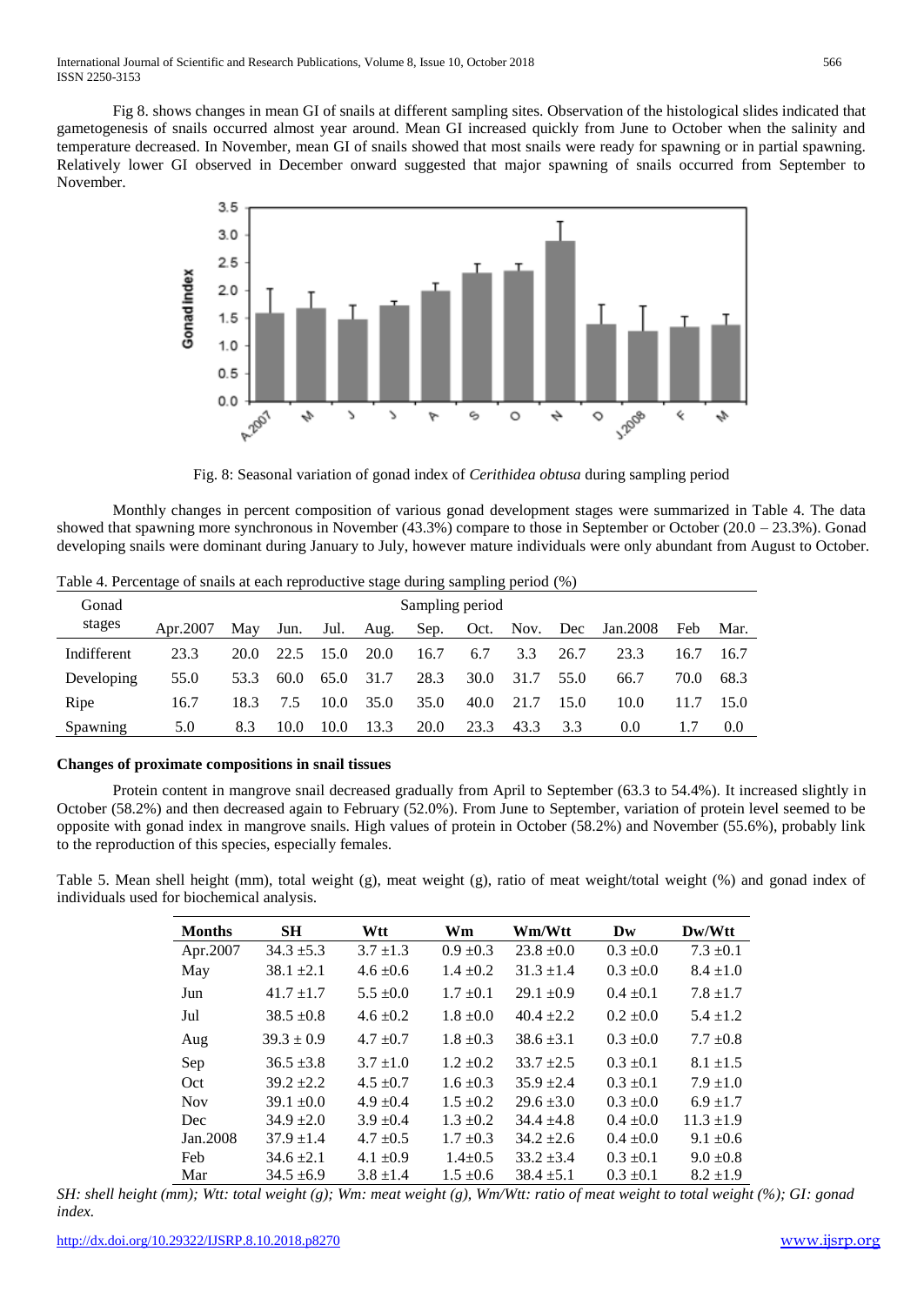Lipid level was high in May, July and February with major peak in July (11.3 %). Lipid showed high variation from April to July. After major spawning peak, lipid level was lowest in November (5.9 %) and varied slightly from late to early of the year. From July to November, variation of lipid level seemed to be opposite with gonad index in mangrove snails. It indicated certain link between this energy resource and the gametogenesis of mangrove snails.

Among proximate compositions, Carbohydrates showed high variation during year cycle. It increased steadily from April (13.0 %) to September (29.9 %) and then fluctuated from November onward. Carbohydrates showed limited link to gametogenesis during June to September and the relationship is unclear for other months of the year.



Fig. 9: Change of protein, lipid and carbohydrates during sampling period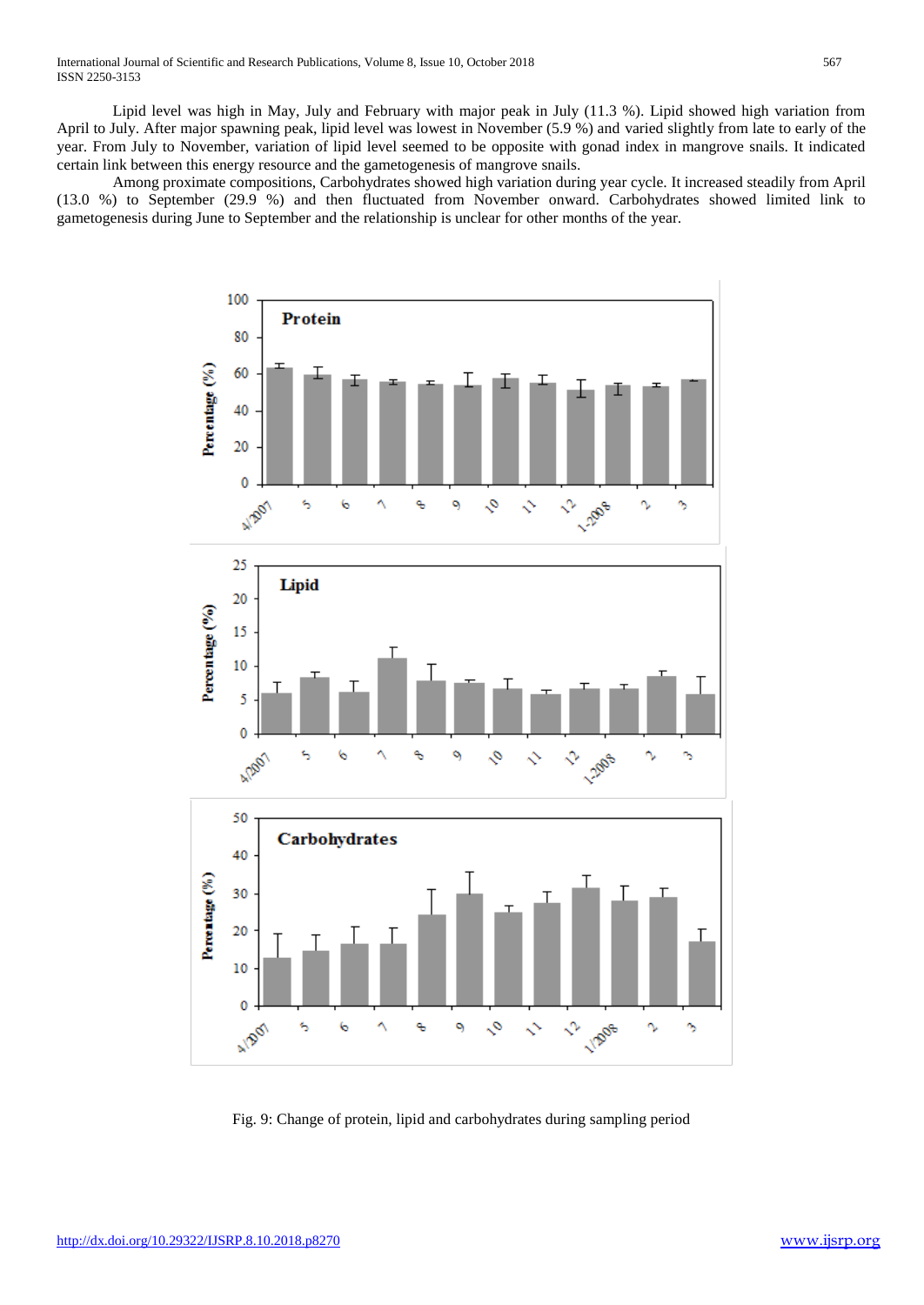#### **IV. DISCUSSION**

Simpson (1978) determined the relationships between organic carbon content, total dry weight and shell length in small euryhaline gastropod *Potamopyrgus jenkinsi* living in different combinations of salinity and temperature. The author found that differences in organic carbon content were found in relation to weight at different growth temperatures. Our findings showed that total organic matter (TOM) seemed to be related to protein content of mud snails than other proximate compositions such as lipid or carbohydrates. In addition, Christensen *et al*. (2001) used stable isotope technique to analyse gut contents of several snail species in mangrove forests and reported that *C. obtusa* was selective feeder on diatoms and organic sediments.

In bivalve mollusc, Gabbott (1976) indicated that the natural gametogenic cycle is closely linked to cycles of glycogen storage and subsequent de novo synthesis of lipid during vitellogenesis. However, in mangrove snails proteins are the major component (around 60%) followed by carbohydrates (about 25%). It is suggested that protein could be the major energy resource to support growth and reproductive cycle of mangrove snails. Thao *et al*. (2008) analysed the proximate components of adult mangrove snails after 120 cultured days and showed that protein levels (around 40%) were higher than carbohydrates (about 25%) or lipids (less than 12%). Gomot (1998) found that the percentage of protein in artificially reared or wild *Helix* snails varied between 55-59.3%. Author also reported the percentage of total sugars is 23.7% and lowest lipid levels in *H. lucorum* and *H. pomatia* (1.9 – 3.1%). In snails produced egg capsules, Martinez *et al*. (2008) observed that during intracapsular life of muricid snail *Chorus giganteus,* protein was high (around 35% organic matter) followed by lipid (about 12%). Except for remarkable increase in July and minor increases in May or February, lipid levels remain almost unchanged in other months of the year. Carbohydrates showed two peaks before and after major spawning which has been suggested as a secondary energy source to support the gametogenesis in mangrove snails.

*Cerithidea obtusa* develops a thickened outer lip at the shell apertures upon reaching sexual maturity as description in other species of *Cerithidea* genus (Houbrick, 1984, Vemerij, 1993). *Cerithidea scalariformis* is dioecious, females being slightly larger than males (Houbrick, 1984). According to this author, females produce masses of eggs, which are laid in long strings  $(-51$ mm) on the bottom sediments and plant materials, undergo direct development, and hatch as juvenile snails. During sampling period, we could not see any egg string in the field. However, the histological observations showed the present of egg capsule gland and there were not different developmental stages of oocytes. Those results suggested that this species did not release separated eggs into the environment. In addition, we observed abundant individuals which bearing both mature oocytes and spermatozoa in gonad during spawning peak from September to November. Previous studies suggested *C. scalariformis* is aphallate and after matching, the sperm will migrate to the seminal receptacle where eggs fertilization takes place. Probably, mangrove snail *C. obtusa* is also possessing this character.

Our findings showed that gametogenesis of *C. obtusa* occurred year around with major spawning from September to November. Smith and Ruiz (2004) reported that snail *C. scalariformis* deposited egg strings in the field from late September through November when hatchlings were also found. However, Bagarinao and Lantin-Olaguer (2000) found that *C. cingulata* in shrimp ponds reproduced the whole year with a peak in March-September. In Japan, Harumi *et al*. (2001) observed mating behavior of snail *C. rhizophorarum* in July and August. It is suggested that species of *Cerithidea* genus is able to shift its life history (e.g. lifespan, growth, maturation rate) with current environmental conditions as findings from *Thais kiosquiformis* (Koch and Wolff , 1996) or *C. scalariformis* (Smith and Ruiz, 2004).

#### **ACKNOWLEDGEMENTS**

This study was supported by grant from Nagao Natural Environment Foundation, Japan. We acknowledge Dr. Truong Trong Nghia and other colleagues for the review and comments on the manuscript. We are grateful to staffs of College of Aquaculture and Fisheries, Cantho University, Vietnam for their help and assistance during this study.

#### **REFERENCES**

- 1. AOAC (Association of Official Analytical Chemists), 2001. Official Methods of Analysis. Association of Official Analytical Chemists, Arlington, V.A. 1298 pp.
- 2. Bagarinao, T., Lantin-Olaguer, I., 2000. From triphenyltins to integrated management of the pest snail *Cerithidea cingulata* in mangrove – derived milkfish ponds in the Philippines. Hydrobiologia 437: 1-16.
- 3. Bouillon, S., Koedan, N., Ramn, A.V., Dehairs, F., 2002. Primary producers sustaining macro- invertebrate communities in intertidal mangrove forests. Oecologia 130: 441 – 448.
- 4. Chau, H.H., Nhan, H.T. and Thao N.T.T., 2009. Farming system of mangrove snail (*Cerithidea obtusa*) in mangrove forest of Ca Mau province. Proceeding of 5<sup>th</sup> National Mollusc Symposium. Agriculture Publishing House: 301-311. (In Vietnamese with English abstract).
- 5. Christensen, J.T., Sauriau, P.G., Richard, P., Jensen, P.D., 2001. Diet in mangrove snails: Preliminary data on gut contents and stable isotope analysis. J. Shellfish Res. 20: 423-426.
- 6. Ellison, A.M., Farnsworth, E.J., Merkt, R.E., 1999. Origins of mangrove ecosystems and the mangrove biodiversity anomaly. Glob. Ecol. Biog. 8: 95-115.